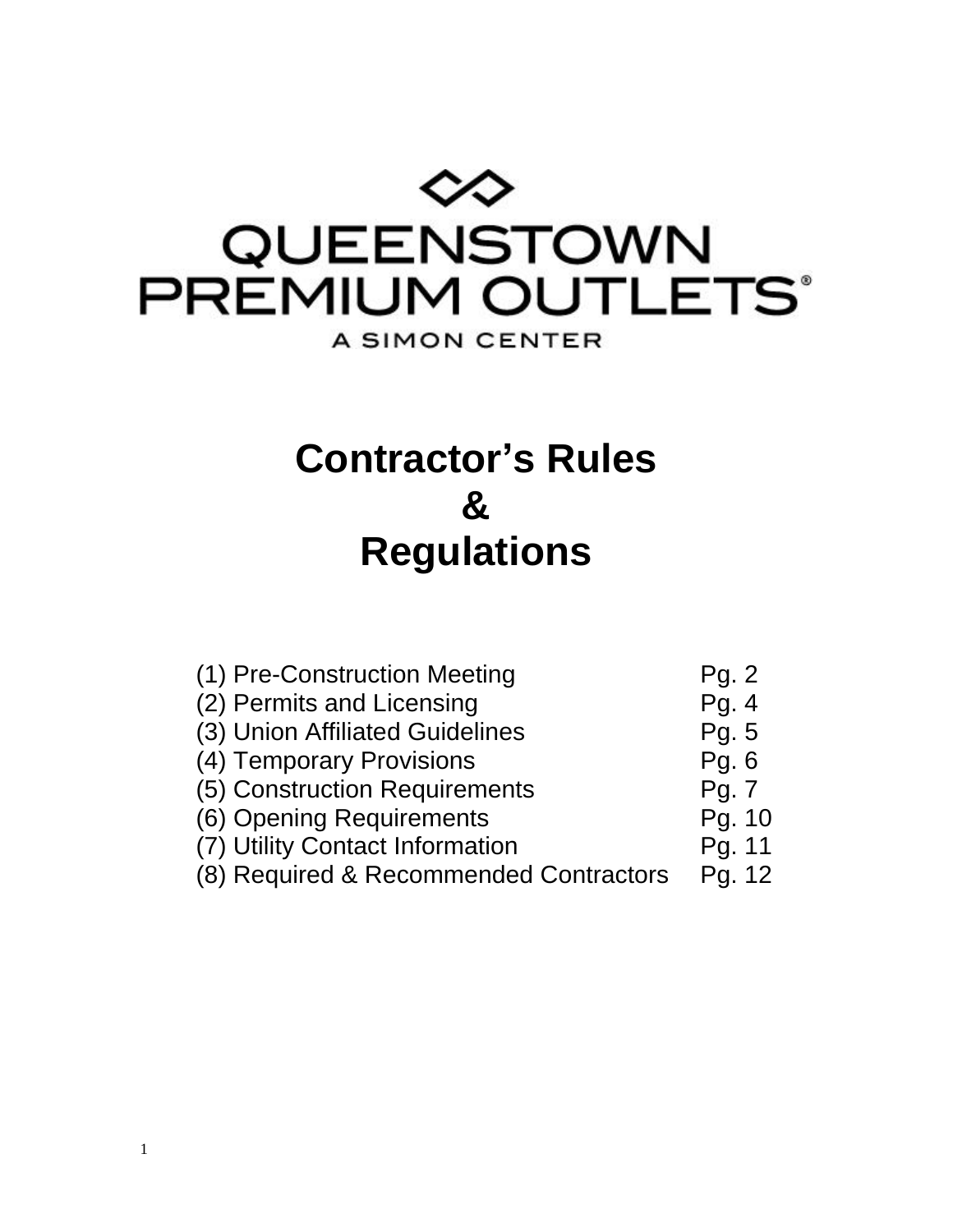# **TENANT CONSTRUCTION RULES AND REGULATIONS**

# CENTER NAME Queenstown Premium Outlets

DATE: February 23, 2016

# **PRE-CONSTRUCTION MEETING**

A minimum of five (5) days prior to starting construction, the CONTRACTOR shall contact the LANDLORD'S PROPERTY MANAGER to arrange a Pre-Construction Meeting at the site. Attendees should include the GENERAL CONTRACTOR, Superintendent, and major Subcontractors to be used in the construction.

At the Pre-Construction Meeting the GENERAL CONTRACTOR shall provide the following:

## **1. BUILDING PERMIT**

A copy of each of the Local Building Permits and, if applicable, Health Permits**.** Permits will need to be in the name of the General Contractor.

## **2. COPY OF FINAL LANDLORD APPROVED PLANS**

The Tenant's General Contractor will bring a full size hard copy of Landlord approved plans to the pre-construction meeting.

## **3. COPY OF CERTIFICATE OF INSURANCE**

- A. Contractor shall, at all times during the term of the works(s), at Contractor's sole cost and expense, obtain and maintain the following policies of insurance, naming the Owner Parties as "additional insured", which shall provide the Owner Parties are additional insured with respect to liability arising out of Contractor's ongoing and completed operations. Contractor shall provide notice to Owner immediately upon receipt of any notice received by the Contractor from its' insurance carrier advising of non-renewal or cancellation of the policies required under this Agreement.
- B. All policies of insurance required of Contractor under this Agreement shall be obtained from reputable insurers licensed to do business in the state where the Shopping Center is located and have an A.M. Best rating of at least A- VIII. A legally enforceable Certificate of Insurance on all insurance policies required of Contractor under this Agreement shall be deposited with Owner promptly on or before the commencement of the term of this Agreement. Any insurance provided by Owner Parties shall be strictly excess, secondary and non-contributory of the insurance coverage provided by Contractor.

(a) **Commercial General Liability -** with a limit not less than \$2,000,000 (\$5,000,000 if any portion of the services to be performed by Contractor hereunder involves or affects in any way the roof of the Shopping Center) for each occurrence and a \$2,000,000 (\$5,000,000 if any portion of the services to be performed by Contractor hereunder involves or affects in any way the roof of the Shopping Center) general aggregate limit.

(i) An endorsement that includes property damage coverage for property in the care, custody or control of the Contractor.

(ii) In the instances where Contractor's services include the use of "pollutants" as defined by the General Liability policy, the policy must include an endorsement removing the absolute pollution exclusion and adding broadened pollution coverage for bodily injury and property damage resulting from the discharge, dispersal, seepage, migration, release or escape of "pollutants" as defined by the General Liability policy, and providing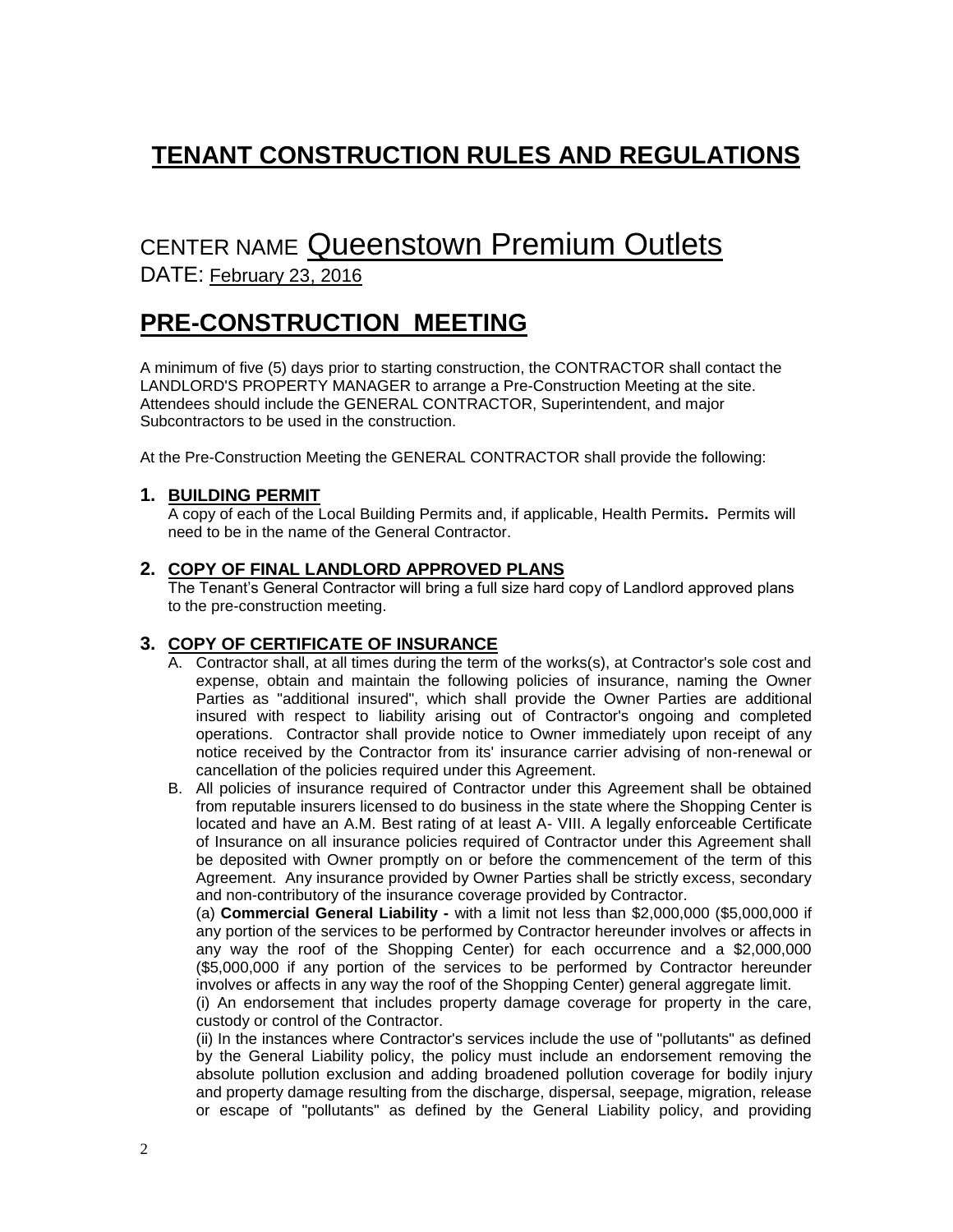coverage on behalf of the "additional insured", including ongoing and completed operations.

(b) **Commercial Automobile Liability -** in the amount of \$1,000,000 combined single limit for bodily injury and property damage, covering all owned, non-owned, or hired automobiles used in the course of the Contractor's business.

(c) **Worker's Compensation -** in compliance with any and all statutes requiring such coverage in the state where the work is being performed.

(d) **Employer's Liability -** in a minimum amount of \$1,000,000 each accident, \$1,000,000 each employee, \$1,000,000 policy aggregate.

(e) Such other insurance as may be required from time to time by Owner.

"Owner Parties," that are required to be identified as additional insured's are:

 Owner, Owner's Managing Agent, Simon Property Group, Inc., and their respective officers, directors, shareholders, members, partners, parents, subsidiaries and any other affiliated entities, agents, servants, employees, and independent contractors of these persons or entities.

## **INSERT INFORMATION** *Additional Insured to Read:*

*Second Horizon Group Limited Partnership, Simon Management Associates, LLC, Simon Property Group, Inc. and their respective officers, directors, shareholders, members, partners, parents, subsidiaries and any other affiliated entities, agents, servants, employees, and independent contractors of these persons or entities.*

*Certificate Holder to Read:*

*Second Horizon Group LP c/o Queenstown Premium Outlets 441 Outlet Center Drive Queenstown, MD 21658*

## **4. SUBCONTRACTORS LIST**

The subcontractors list shall set forth the name, address and telephone numbers (and emergency numbers) of TENANT'S General Contractor and Subcontractors.

#### **5. PRECONSTRUCTION FEES** (not subject to waiver or cap unless lease specified)

#### A. **Construction Deposit**

A construction deposit, a minimum amount of **\$5000.00** (A larger deposit may be required at certain properties. Refer to lease for amount) from which the LANDLORD may deduct fines and LANDLORD'S cost to repair damage to common areas or other Tenants, caused by Tenant's contractor(s).

#### B. **W- 9 Form**

A W-9 Form must be provided by tenant's contractor. Failure to complete this qualification will result in delays of doing business with Simon and return of any construction deposit.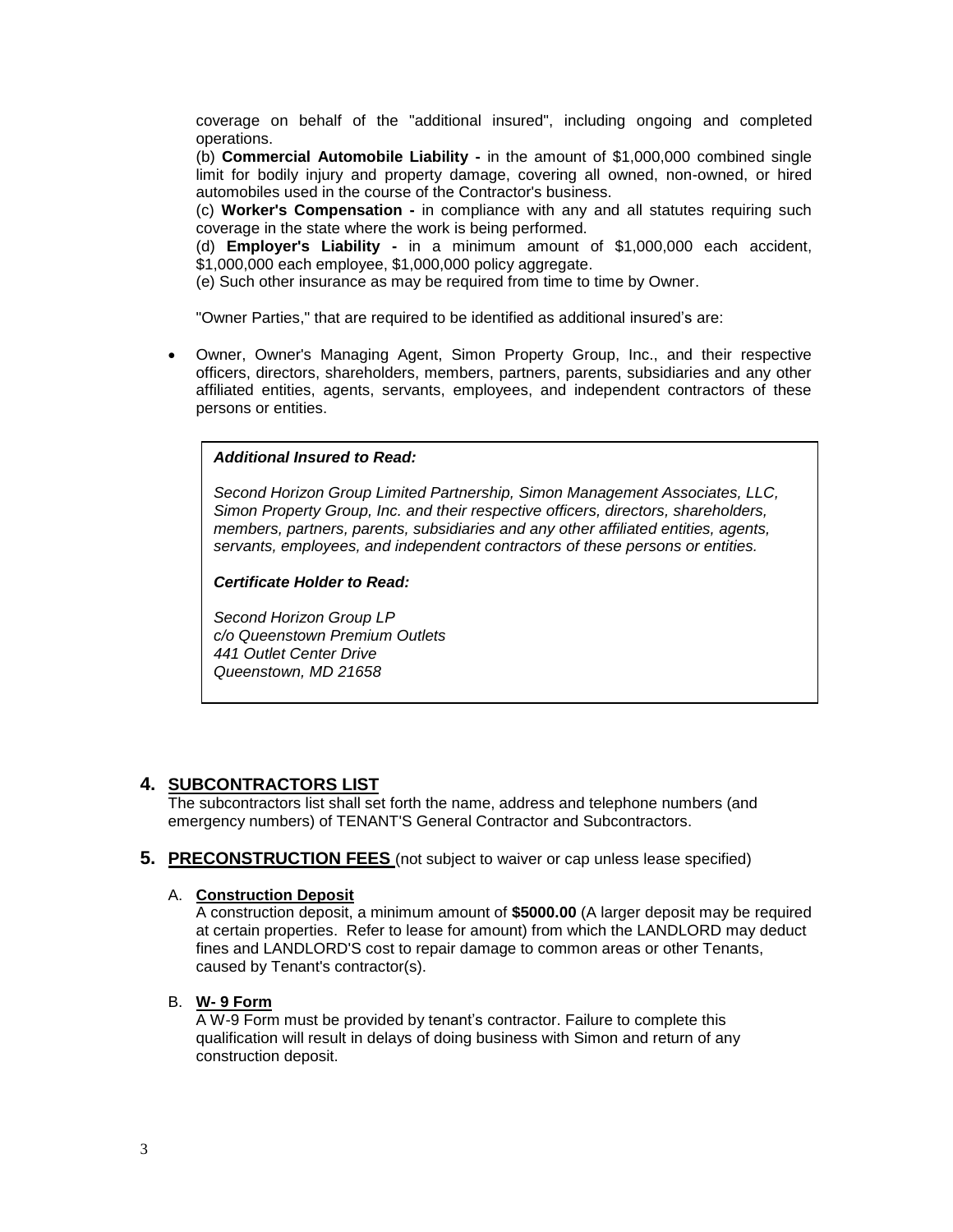#### C. **Prepayment Check**

Landlord reserves the right to provide and/or install any of the following for Tenant's Contractor at Tenant's Contractor's expense (contact the Tenant Manager for specific items elected by Landlord). In the event Landlord does not elect to provide and/or install any of the following, the same shall become Tenant's Contractor's responsibility at Tenant's Contractor's expense.

The General Contractor will be required to provide a cashier's check and Federal I.D. number, as advance payment for services, material, construction, etc. as noted below. Make the check payable to:

*Second Horizon Group*

## **6. FEES** (No Waivers Unless Lease Specified)

Contact the Operations Director for applicable items and associated costs. Below are typical but there may be site specific fees: (Refer Site Specific Rules and Regulations)

- o Temporary Construction Barricade and/or rental fee
- o Check Meter Fee if applicable
- o Chilled Water Consumption (prior to Opening)
- o Dumpster Placement Fee
- o POD Placement Fee
- o Light Bulb/Ballast Disposal Fee
- o Up-front fee for center air balancer and EMS control company *(LLPC centers)*
- o Any other locally applicable fees *(see Site Specific Addendum)*
- o Electrical Power consumption prior to opening is a non-refundable fee for redistributed centers *(see electrical power for rates)*

## **PERMITS & LICENSING**

#### **1. PLAN REVIEW / PERMIT**

All specifications are to be included within the construction drawings and all other local jurisdiction having authority requirements.

City: Town of Queenstown Address: 7013 Main Street City, State, Zip: Queenstown, MD 21658 Phone: (410) 827-7646 Phone (410) 827-7661

Plan Review/Permit applications and fee schedules can be found on-line at:

http://www.queenstown-md.com

Texas requires all spaces to comply with the Texas Accessibility Standard (TAS). Landlord requires all Tenants to use the designated TAS consultant:

Not Applicable

Landlord recommends all Tenants to use the designated permit expeditor:

Not applicable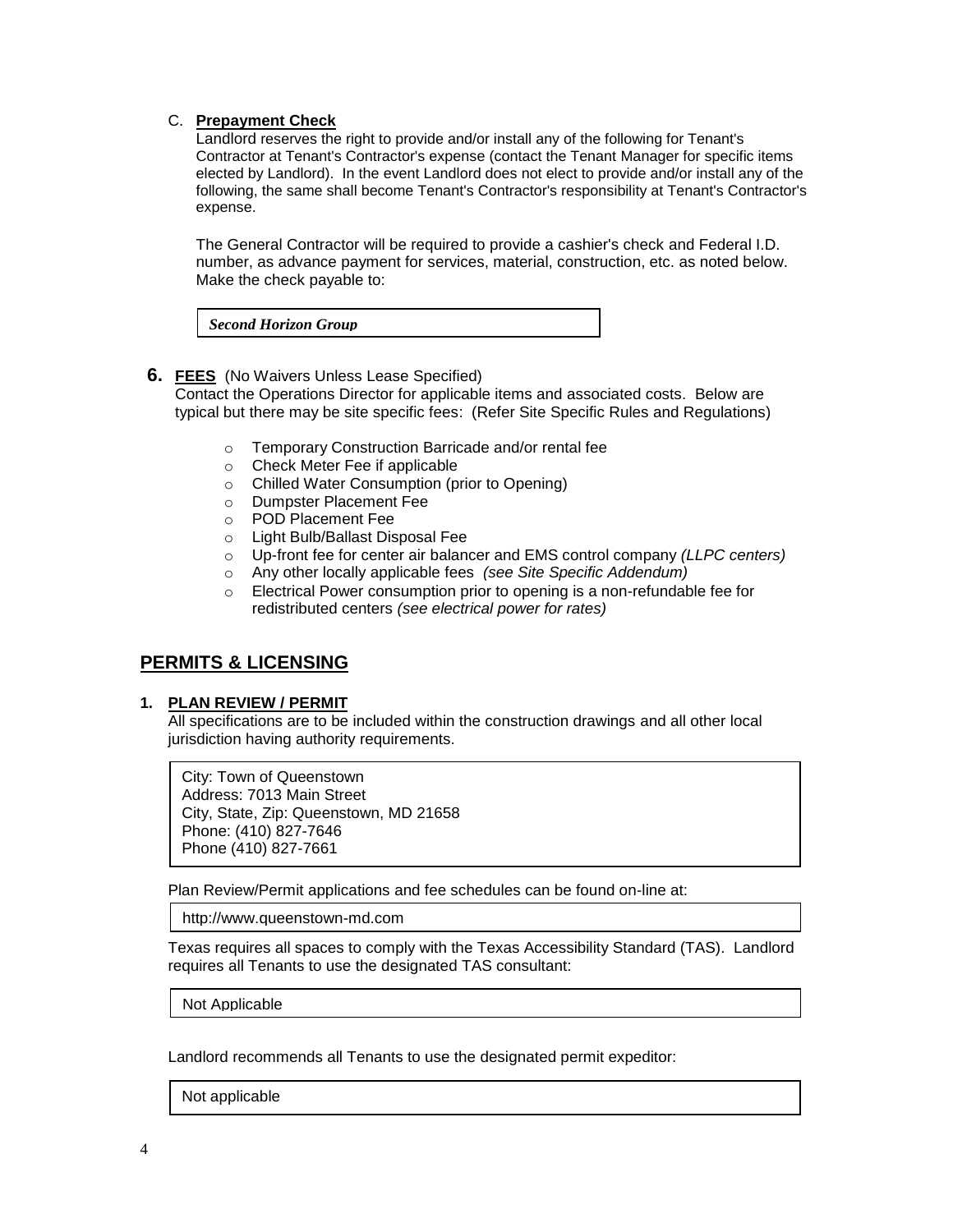Tenants with food operations please contact the following for additional requirements:

City: Queen Anne's County Health Department: Address: 206 N. Commerce Street Centreville, MD 21617 Phone Number: (410) 758-0720 Phone Number: (410) 778-0993

#### **2. LICENSING**

All contractors must be licensed by the appropriate jurisdictional authorities. Contractor must present a copy of license at pre-construction meeting.

#### **3. SPRINKLER DRAWINGS**

In addition to complying with the local authority requirements for submission of sprinkler shop drawings, the sprinkler contractors shall submit a minimum of four (4) sets of sprinkler shop drawings and hydraulic calculations (if applicable) to Global Risk Consultant's for approval.

Contact: Not applicable to Queenstown Premium Outlets Address: City, State, Zip: Phone Number: Email address:

Global Risk Consultants will return two (2) sets to the sprinkler contractor. Review time: two (2) weeks typically. Mark installation date on plans if plans need to be expedited. The General Contractor must present a copy of the submittal letter to Global Risk Consultants to the Center Management Office, prior to starting sprinkler work.

## **4. PROPERTY BUILDING DATA**

Occupancy/Use: Group M for Retail Construction Classification: CMU and EIFS Building Levels: 1 Sprinkler System: Wet System with Fire Pumps in Buildings B, C, D and E

#### **5. TENANT'S ADDRESS**

Tenant Name Queenstown Premium Outlets XXX Outlet Center Drive Queenstown, MD 21658

Note: each suite has its own specific 911 address.

#### **6. CENTER ADDRESS & PHONE**

*Queenstown Premium Outlets 441 Outlet Center Drive Queenstown, MD 21658 (410) 827-8654 (office) (410) 827-8699 (Shopping Line®)*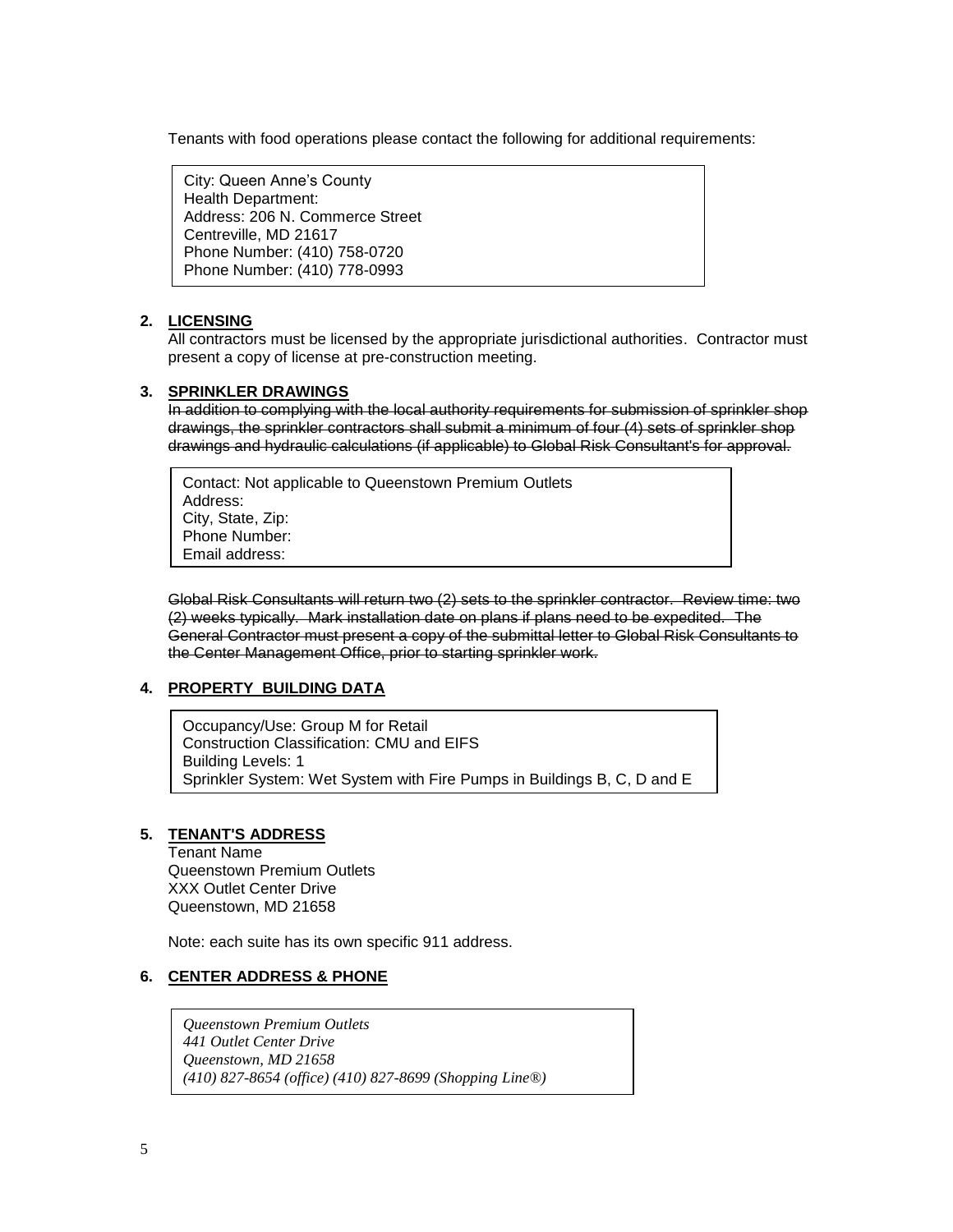## **7. LANDLORD CORPORATE OFFICE**

Simon Property Group Attn: Premium Outlet Tenant Improvement 60 Columbia Road Building B, 3<sup>rd</sup> Floor Morristown, NJ 07960 Phone: 973.228.6111 *\*Contact the Center Manager for a legal property description, if required for permit.*

## **UNION AFFILIATED GUIDELINES**

In an effort to establish acceptable and unified construction quality and productivity standards, the Landlord strongly recommends that all union trades, traditionally and customarily, performing construction crafts be engaged to promote project wide continuity.

This shall not serve as a limitation to a Tenant's right to employ the most qualified low bidder for a construction/trade contract. However, Tenant shall take all necessary action to avoid labor disputes and difficulties on the project and shall do all things to avoid work stoppage or delay on account thereof, regardless of whether the impact is to the Tenant, Landlord or other Tenants. In an event of work stoppage, Tenant will cooperate with Landlord to remove the source of the work stoppage at Landlord's sole discretion so that the project shall be completed on schedule in a cost efficient manner as initially contemplated.

## **TEMPORARY PROVISIONS**

## **1. TEMPORARY CONSTRUCTION BARRICADE**

If required by the LANDLORD'S PROPERTY MANAGER, a temporary construction barricade at the storefront shall be installed at TENANT'S expense by Landlord's approved Contractor.

Barricades must be erected if there is any construction that goes beyond or on the front wall of Tenant space. (See Simon Premium Outlets Storefront Criteria for specifications)

Installed by Tenant's Contractor at Tenant's cost per barricade installation guidelines

No barricades shall be removed or dismantled without the express written consent of the LANDLORD. Any barricade removed without prior consent will be reconstructed by LANDLORD at the CONTRACTOR'S expense.

## **2. TEMPORARY CONSTRUCTION WINDOW GRAPHICS**

Tenants under construction may submit preferred "opening soon" window graphic treatments to Tenant Manager for review and approval per Simon Premium Outlets Storefront Criteria.

Installed by Tenant's Contractor at Tenant's cost per Simon Storefront Criteria

## **3. CONSTRUCTION SIGNAGE**

The CONTRACTOR is not allowed to post any company name or sign on the temporary construction barricade, store front or anywhere outside the premises. The CONTRACTOR shall post all signage as required by the LANDLORD'S PROPERTY MANAGER.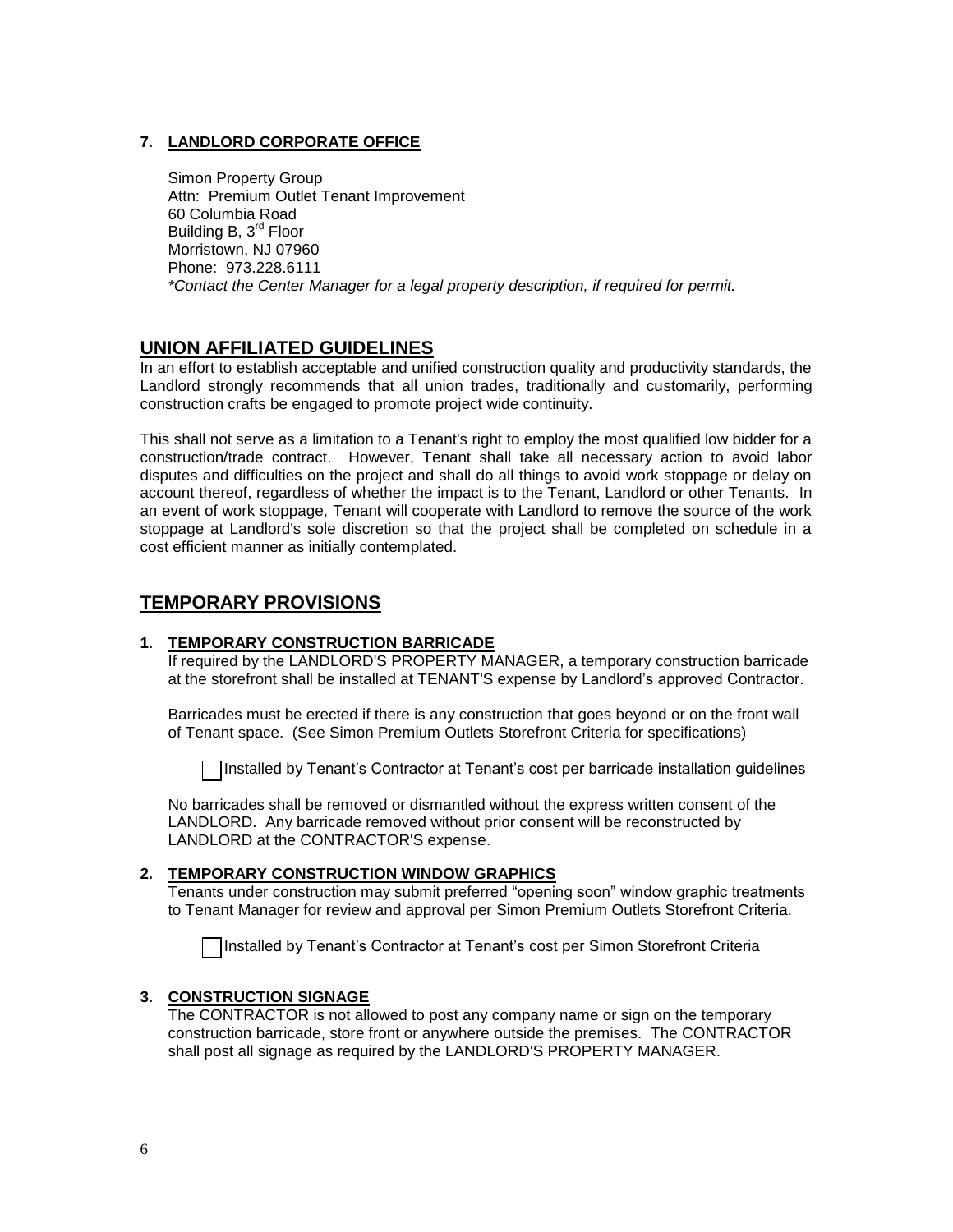## **4. ELECTRIC POWER**

The TENANT'S CONTRACTOR is responsible to coordinate temporary electric power by obtaining a temporary meter from the local utility company and tying into the building's permanent power source by Landlord's designated Electrician. (Direct customer of the utility company)

Tenant is a direct customer of the Utility Company

Company: Delmarva Power Telephone: (800) 375-7117

## **5. TEMPORARY WATER**

Contact the LANDLORD'S PROPERTY MANAGER for access to temporary water service.

## **6. TEMPORARY TOILET**

The shopping center toilet facilities will not be available for contractors use. Contact the LANDLORD'S PROPERTY MANAGER for temporary toilet locations.

## **CONSTRUCTION REQUIREMENTS**

The following Rules govern TENANT'S construction on LANDLORD'S property. All references to "CONTRACTOR" shall mean the GENERAL CONTRACTOR or the TENANT if acting as its own contractor.

## **1. ON-SITE DOCUMENTS**

The CONTRACTOR will keep the following documents on-site and accessible at all times during construction:

- **A) LANDLORD approved TENANT drawings**. The CONTRACTOR will build from ONE set of drawings by adding any Building Department comments into the LANDLORD'S approved set and re-approved by Landlord. This set of drawings will be primary working drawings and displayed at all times during construction.  **Lack of landlord approved drawing will result in fines.**
- B) A complete set of building department permitted (stamped) drawings

## **2. HVAC**

Replacement of HVAC roof top units requires prior approval of the Tenant Manager. The weight of the new unit must be equal to or less than the existing unit that is being replaced. The specifications with model and serial numbers for each unit must be submitted to the Tenant Manager. If the weight of the new unit is greater than that of the existing unit to be replaced, a licensed structural engineer must conduct a roof top load analysis and submit a letter approving the additional weight imposed by the new unit at the expense of the tenant.

## **3. CONCRETE**

Prior approval must be obtained from LANDLORD prior to penetrating any structural or structurally reinforced concrete. The CONTRACTOR shall be responsible for verification of existing utilities by ground penetrating radar. Concrete must be saw-cut or core-drilled (no jack-hammering or breaking of concrete is permitted DURING CENTER OPERATING HOURS. This must be done after-hours).

Cutting of concrete is **PROHIBITED** at the following Premium Outlets: Folsom Premium Outlets, Parts of The Crossings Premium Outlets, Parts of Woodbury Premium Outlets.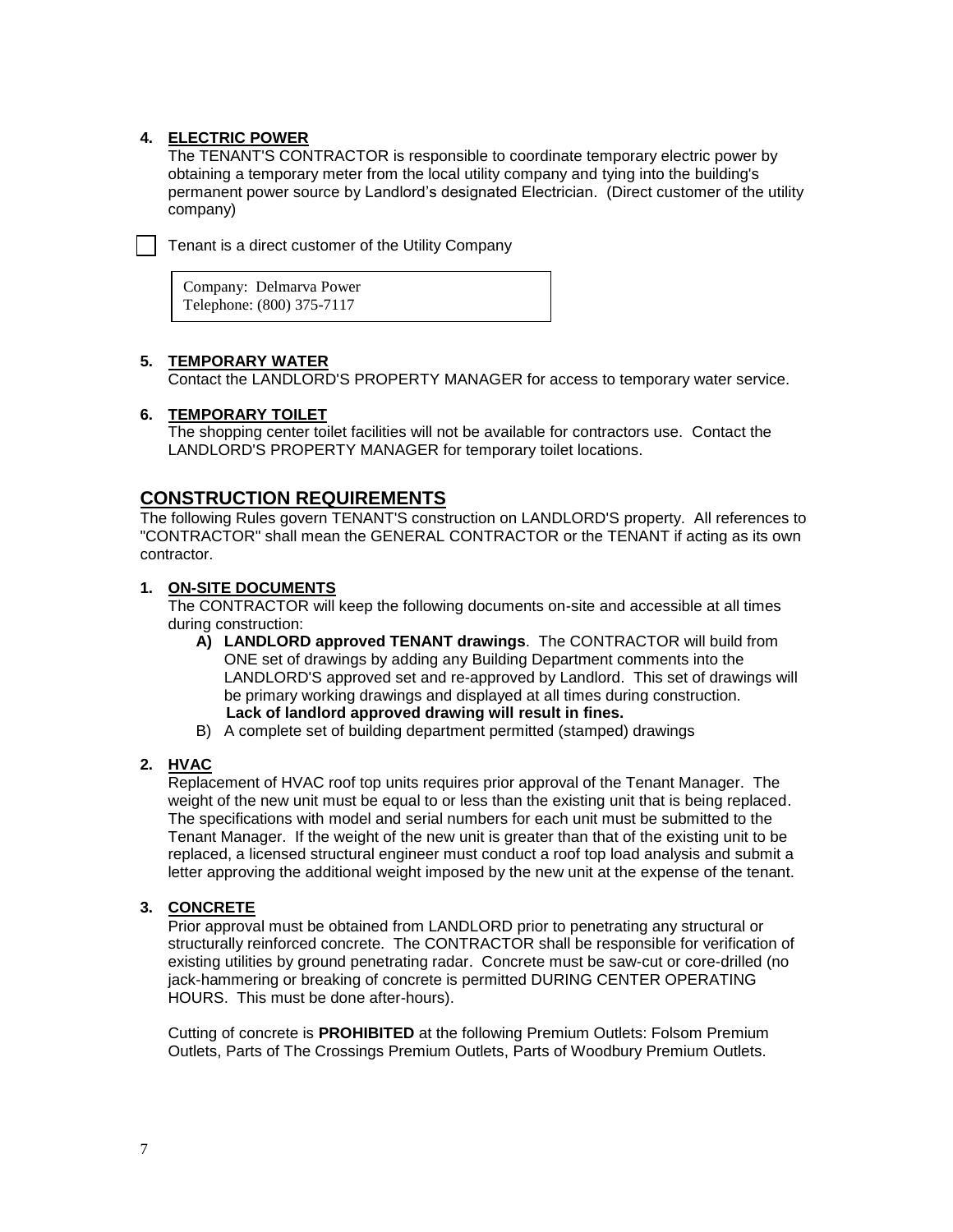#### **4. PROTECTION OF PROPERTY**

The CONTRACTOR shall be responsible for protecting the LANDLORD'S and any other party's property from damage.

#### **5. FIRE EXTINGUISHERS**

The CONTRACTOR shall provide adequate fire extinguishers within the premises, tagged for date of inspection, while under construction.

#### **6. SITE ACCESS AND PARKING**

The CONTRACTOR shall be responsible to ensure that all construction employees working in the premises use the designated parking areas. There will be no construction trailers allowed on the property. Parking will not be permitted in any of the driveways, fire lanes, and truck docks except for temporary loading and unloading, as approved by the LANDLORD. **See other site specific rules and regulations.**

## **7. DELIVERY OF MATERIALS**

The TENANT'S delivery address is the same as TENANT'S address The CONTRACTOR shall be responsible to coordinate all materials deliveries to the premises, whether for construction, fixtures or merchandising. Contact the LANDLORD'S PROPERTY MANAGER for all delivery instructions. All deliveries shall be made through the rear door of the premises either via the adjacent service corridor or truck dock area. Contact the LANDLORD prior to the delivery of materials and equipment which are too large to enter through the rear door of the Premises. Where there is no rear door to access space, all deliveries, trash removal, etc., must be coordinated as directed by the LANDLORD'S PROPERTY MANAGER. **See site specific rules and regulations addendum.**

## **8. WORK AREA AND STORAGE**

The CONTRACTOR'S work area will be restricted to the TENANT'S leased premises. Service and fire corridors and truck docks shall be kept clear of all materials, equipment, debris and trash at all times. **See other site specific rules and regulations.** 

#### **9. SECURITY AND AFTER HOURS WORK**

The CONTRACTOR must receive the prior permission of the LANDLORD for work after hours and on weekends and is responsible for any associated costs. Contractor must abide by security procedures. Contact LANDLORD'S PROPERTY MANAGER 48 hours in advance. **See other site specific rules and regulations in addendum.**

#### **10. LANDLORD INSPECTIONS**

The TENANT'S construction work will be observed periodically by the LANDLORD to verify that the work is being constructed as approved by the LANDLORD. All work not in conformance with LANDLORD'S approved Tenant drawings must be immediately corrected at CONTRACTOR'S expense. **See other site specific rules and regulations.**

## **11. SAFETY**

The CONTRACTOR shall be responsible to ensure that all work is performed in accordance with O.S.H.A. standards. The LANDLORD may, without any liability therefore, stop work that is in violation of O.S.H.A. standards or which may, in the LANDLORD'S opinion, cause injury or harm to persons or property.

CONTRACTOR must obtain a written permit from the LANDLORD'S PROPERTY MANAGER prior to any "hot" work (e.g. welding, soldering, torch-work, etc.) It shall be the duty and responsibility of the CONTRACTOR performing any cutting or welding to comply with the safety provisions of the National Fire Protection Association's National Fire Codes pertaining to such work and the CONTRACTOR shall be responsible for all damages resulting from failure to so comply. Use of fuel operated engines inside the Center will not be permitted.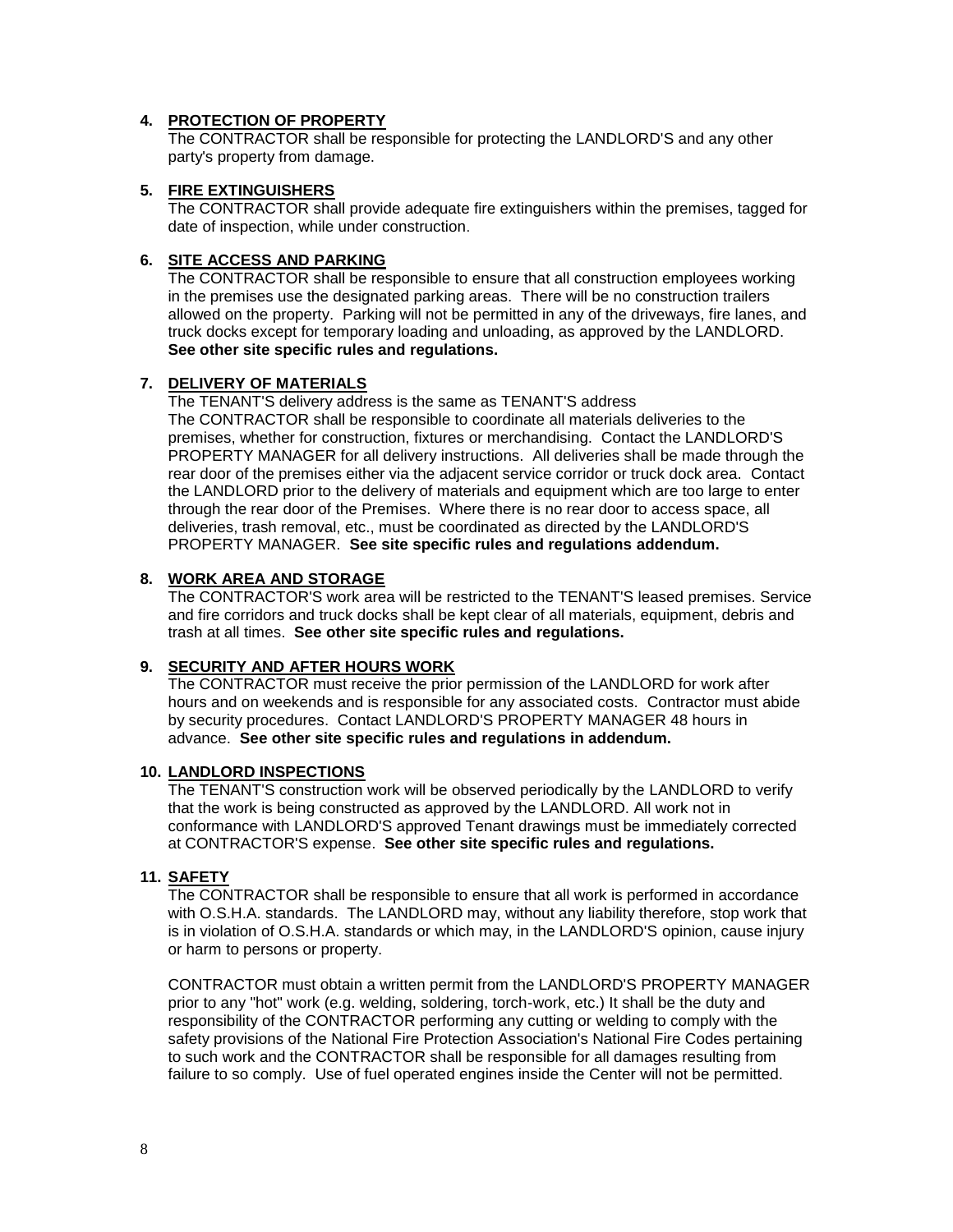**All systems shall be charged and operational when the CONTRACTOR leaves for the day, if unable contractor must provide appropriate fire watch.**

#### **12. BELOW GRADE CONSTRUCTION**

Prior to beginning any below grade construction work, the CONTRACTOR must meet with the LANDLORD to review the locations of any underground utility services that may be located in the premises. Any Below Grade construction must be inspected by LANDLORD**/Local Jurisdiction Having Authority** prior to backfilling. X-Ray or Ground Penetrating Radar must be used before any saw - cutting is to be done

#### **13. INTERRUPTION OF UTILITIES**

The CONTRACTOR must receive the LANDLORD approval at least three (3) days prior to any modification of utility services that may temporarily interrupt such service to other tenants or the shopping center.

#### **14. TRASH REMOVAL AND DUMPSTER**

All trash will be confined to the premises and removed at the end of each day by the CONTRACTOR. Any trash found in the service corridors, adjacent tenant units, and/or other public areas will be removed by the LANDLORD and the cost for same charged to the CONTRACTOR, plus a **\$250** violation fee per occurrence or specified site specific fine amount in site specific addendum.

The location of the dumpsters will be determined by the LANDLORD. LANDLORD'S compactors are not to be used by CONTRACTOR for construction debris. **Contractor will comply with Center's recycling policy.**

#### **15. SPRINKLER DRAIN-DOWN**

Tenant's CONTRACTOR shall contact the Sprinkler Contractor for sprinkler drain-downs and shall pay the Sprinkler Contractor for any associated charges with draining down the system. The Sprinkler Contractor must coordinate the sprinkler drain down with the Center Management Office at least 48 hours prior to needing the system drained down. All systems shall be charged and operational when the CONTRACTOR leaves for the day.

#### **16. ROOF AND BUILDING MODIFICATIONS**

Roofing penetrations require advance approval by the Landlord **and Tenant Coordination**. All roof work, including cutting of the roof, shall be performed by the LANDLORD'S roofing contractor under contract to CONTRACTOR and at CONTRACTOR'S expense. Curb adapter equipment and installation is subject to Landlord approval. Butler Roofs require the use of materials and methodology specific to Butler Roofs.

#### **17. ROOF PROTECTION BOARDS**

Roof protection boards shall be installed around any roof top HVAC equipment by the LANDLORD'S roofing contractor under contract to the CONTRACTOR at CONTRACTOR'S expense.

## **18. SIGN INSTALLATION**

It is mandatory the sign contractor/installer sign in with LANDLORD'S PROPERTY MANAGER to review the sign template placement on the storefront prior to any holes being drilled. All penetrations must be sealed from both the outside wall and inside wall to prevent water leakage and sign must be connected and verified it is illuminating properly before leaving the property. The LANDLORD'S PROPERTY MANAGER must review and inspect sign prior to sign contractor / installer leaving the premises.

#### **19. HAZARDOUS MATERIAL**

 The General Contractor and/or the On-Site Coordinator for the General Contractor will be held responsible for all sub-contractors and vendors involved in the tenant improvement job,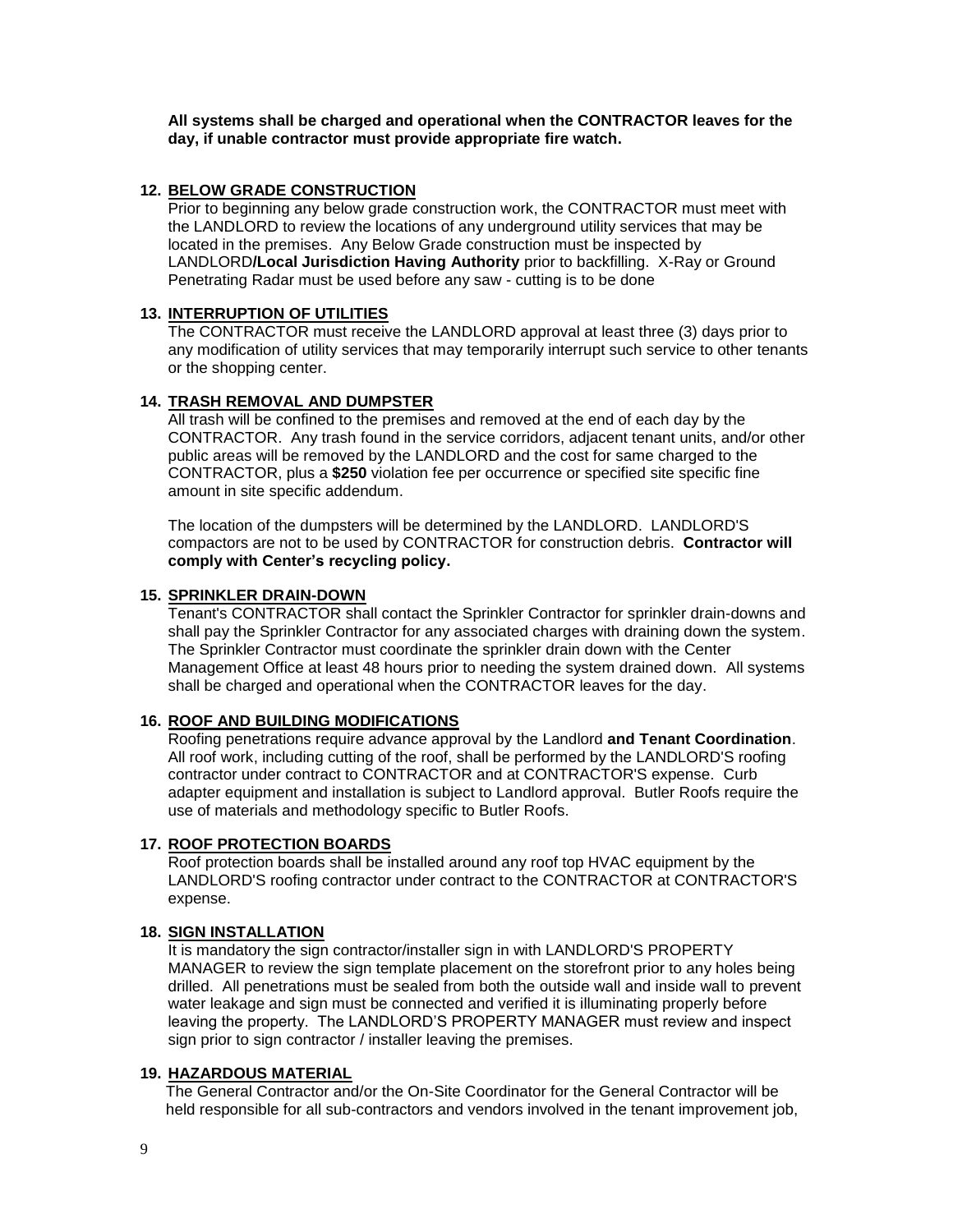for the proper disposal and/or cleaning of water based materials and hazardous waste.

 It is the Contractor's responsibility to monitor the activities of all persons involved in the tenant improvement job, and to see that the following rules are abided by.

- A) Under NO circumstances are the storm drains to be utilized for the disposal of any liquid or product.
- B) Any hazardous waste material (including oil-based paints, enamels, chemicals, etc.) must be disposed of through legal and approved methods. Under NO circumstances are hazardous waste materials to be disposed of in any trash bin, storm drain, sewer drain or landscaped area.
- C) Any cleaning of tools, surfaces or equipment involving a water-based or latex substance, must be done within the tenant space and all by-product of that substance, must be processed through the sewer/ plumbing system.
- D) If the tenant space does not have water and/or plumbing facilities, arrangements for water and cleaning/ disposal as noted above, must be arranged through the Management Office.
- E) Under NO circumstances are the public restrooms to be used for the above noted conditions, or any other condition associated with the improvement of the tenant space.
- F) The CONTRACTOR shall not install any Hazardous Materials and may be required to submit Material Safety Data Sheets to show compliance.

## **20. LANDLORD ACCESS TO WORK IN PROGRESS**

Any Landlord equipment, component, and / or service feeding other tenant(s) that is existing in the space must remain visible and accessible to the landlord. Tenant shall install access panels as required to maintain access. Access panels shall be labeled to properly identify the system. Contractor should coordinate with Property Operations regarding the location of access panels.

#### **21. TELECOMUNICATIONS/DATA & SATELITE**

Any worked related to the above referenced items should be coordinated through the Property Operations staff.

#### **22. ANIMALS/PETS**

Service Animals trained specifically to assist disabled person are permitted on property, all other animals as strictly prohibited.

#### **23. WEAPONS**

Possession of any article defined as a weapon, whether illegal or not, is at no time permitted on property, unless such weapon is in the possession of a law enforcement officer required to carry such a weapon.

## **OPENING REQUIREMENTS**

#### 1. **PUNCH LIST**

Upon completion of construction and a minimum of seven (7) days PRIOR to opening, the CONTRACTOR shall request that the LANDLORD conduct a final observation and compile a punch list. **The premises will be allowed to open for business only after the items have been satisfactorily completed**. TENANT'S construction deposit may be used by LANDLORD to correct said items if they still remain uncorrected 30 days after opening.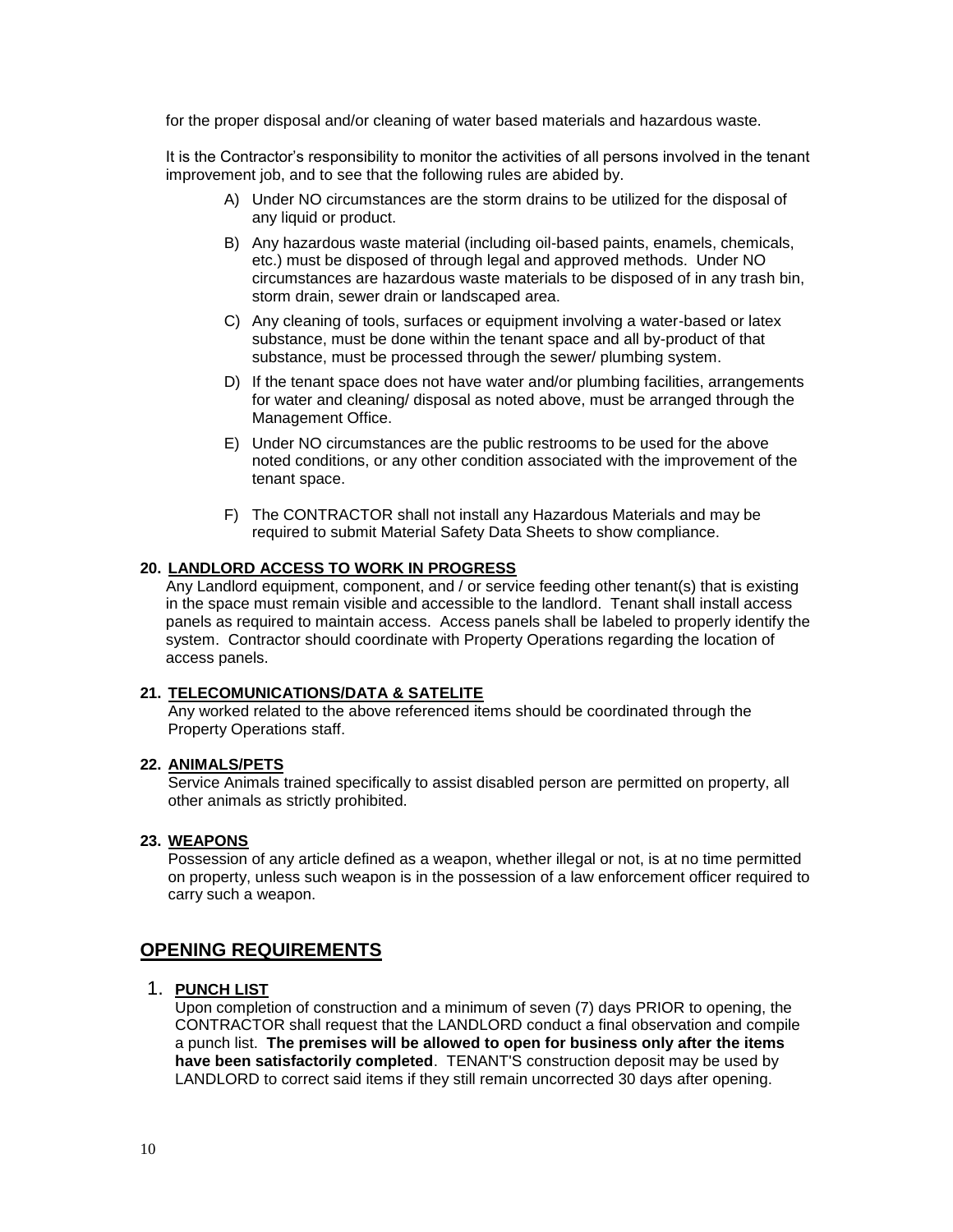## 2. **DOCUMENTS**

The following Certificates/ Documents shall be submitted to LANDLORD prior to opening (electronically and hard copy):

- A) Certificate of Occupancy, Permit Signed Off and Closed
- B) Business License
- C) Certified Tenant Air Balance Report **– Air Balancer must be third party not affiliated with mechanical contractor that did the work. Centers with landlord provided cooling will be asking for an upfront fee for the Center Air Balancer and EMS/Controls**
- D) Health Permit (if applicable)
- E) Punch List
- F) Certification that any mechanical, electrical, and/or plumbing items allowed to be reused have been refurbished to a like-new condition
- G) The Global Risk Consultants approval letter stating the sprinkler system was designed correctly. This is part of the post construction checklist form 272.
- *H) TDLR Report: (TEXAS ONLY) Tenant shall have the Tenant Space inspected and a report issued by the TDLR as to the compliance with ADA and Texas State law.*

## **GENERAL**

These guidelines are intended to supplement the Property Management guidelines. If a conflict occurs between the information in this Preconstruction Criteria and the Property Management requirements, Property Management shall take precedence.

## **UTILITIES**

Contact the following utility company representatives for information concerning local installation requirements, application for service, billing procedures, etc.

## **TELEPHONE SERVICE:**

Tenant is a direct customer of the Utility Company

Company: Verizon Telephone: (800) 356-2355 (New Service) (800) 275-2355 (Repair)

## **ELECTRIC SERVICE:**

Electric service is direct metered by Utility Company.

Tenant is a direct customer of the Utility Company

Company: Delmarva Power Telephone: (800) 375-7117

## **CABLE SERVICE/HIGH SPEED INTERNET:**

Tenant is a direct customer of the Utility Company

|            | Company: Not applicable at this time; see phone service |  |  |  |
|------------|---------------------------------------------------------|--|--|--|
| Telephone: |                                                         |  |  |  |